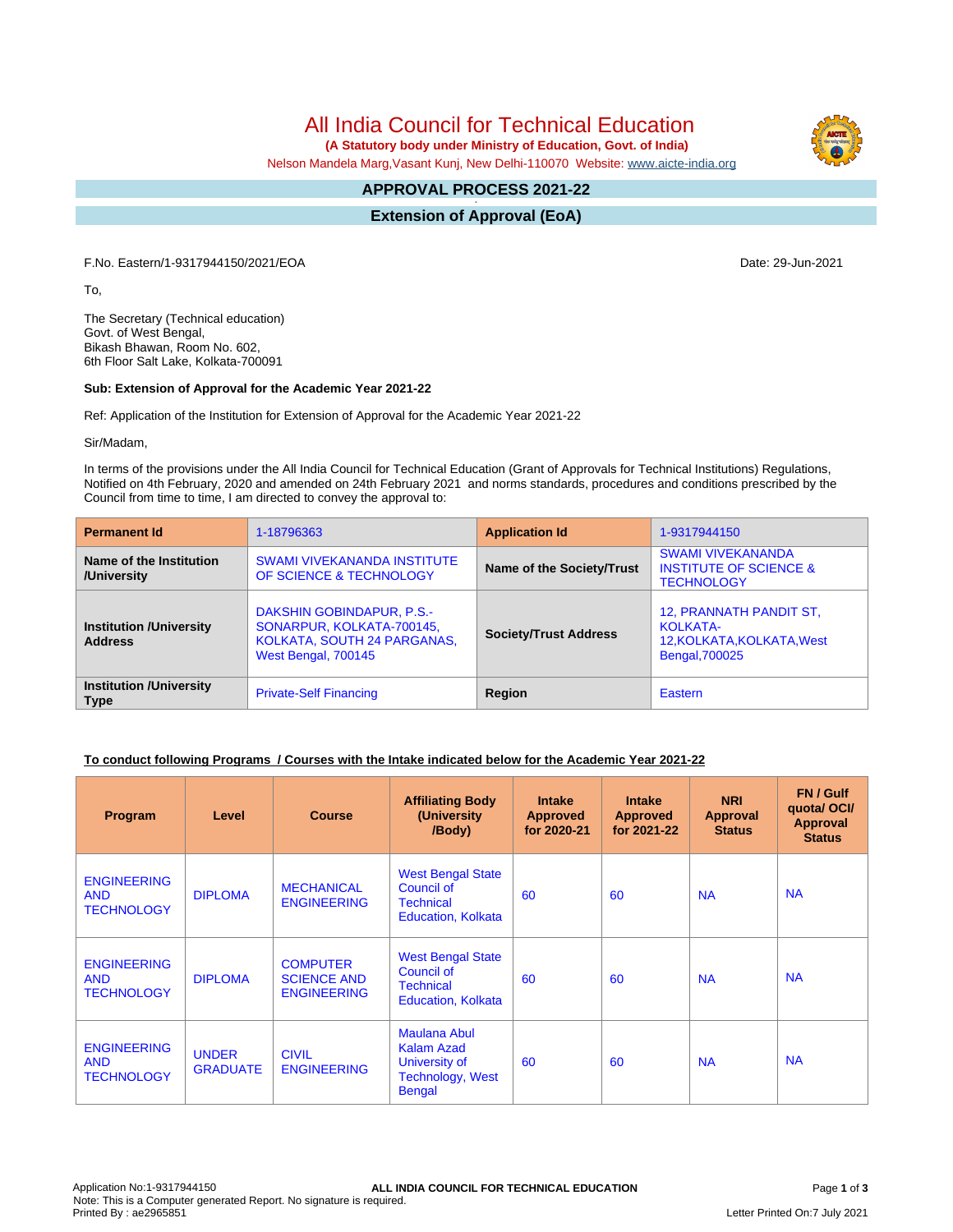| <b>ENGINEERING</b><br><b>AND</b><br><b>TECHNOLOGY</b> | <b>UNDER</b><br><b>GRADUATE</b> | <b>COMPUTER</b><br><b>SCIENCE AND</b><br><b>ENGINEERING</b>                                  | <b>Maulana Abul</b><br>Kalam Azad<br>University of<br><b>Technology, West</b><br><b>Bengal</b>        | 60  | 60  | <b>NA</b> | <b>NA</b> |
|-------------------------------------------------------|---------------------------------|----------------------------------------------------------------------------------------------|-------------------------------------------------------------------------------------------------------|-----|-----|-----------|-----------|
| <b>ENGINEERING</b><br><b>AND</b><br><b>TECHNOLOGY</b> | <b>UNDER</b><br><b>GRADUATE</b> | <b>ELECTRONICS &amp;</b><br><b>COMMUNICATIO</b><br>N<br><b>ENGG(INDUSTR</b><br>Y INTEGRATED) | <b>Maulana Abul</b><br><b>Kalam Azad</b><br>University of<br><b>Technology, West</b><br><b>Bengal</b> | 90  | 90  | <b>NA</b> | <b>NA</b> |
| <b>ENGINEERING</b><br><b>AND</b><br><b>TECHNOLOGY</b> | <b>UNDER</b><br><b>GRADUATE</b> | <b>ELECTRICAL</b><br><b>AND</b><br><b>ELECTRONICS</b><br><b>ENGINEERING</b>                  | <b>Maulana Abul</b><br>Kalam Azad<br>University of<br><b>Technology, West</b><br><b>Bengal</b>        | 60  | 60  | <b>NA</b> | <b>NA</b> |
| <b>ENGINEERING</b><br><b>AND</b><br><b>TECHNOLOGY</b> | <b>UNDER</b><br><b>GRADUATE</b> | <b>MECHANICAL</b><br><b>ENGINEERING</b>                                                      | <b>Maulana Abul</b><br>Kalam Azad<br>University of<br><b>Technology, West</b><br><b>Bengal</b>        | 120 | 120 | <b>NA</b> | <b>NA</b> |
| <b>MANAGEMENT</b>                                     | <b>POST</b><br><b>GRADUATE</b>  | <b>MBA</b>                                                                                   | <b>Maulana Abul</b><br><b>Kalam Azad</b><br>University of<br><b>Technology, West</b><br><b>Bengal</b> | 60  | 60  | <b>NA</b> | <b>NA</b> |

#### **Approved Vocational Courses for 2021-22:**

| Sr.No. | Program                                     | Level                 | <b>Course (Specialization)</b>             | Intake Approved 2021-22 |
|--------|---------------------------------------------|-----------------------|--------------------------------------------|-------------------------|
| 1.     | <b>ENGINEERING AND</b><br><b>TECHNOLOGY</b> | <b>UNDER GRADUATE</b> | <b>Production Technology</b>               | 30                      |
|        | <b>ENGINEERING AND</b><br><b>TECHNOLOGY</b> | <b>UNDER GRADUATE</b> | <b>Refrigeration And Air Conditioning</b>  | 30                      |
| 3.     | <b>ENGINEERING AND</b><br><b>TECHNOLOGY</b> | <b>UNDER GRADUATE</b> | <b>Automotive Manufacturing Technology</b> | 30                      |

#### **General Conditions for Vocational Courses:**

1. It is mandatory to comply with all the provisions as given in APH 2021-22 (Chapter VI) and also in the 'Guidelines for Institutions Applying for Running Vocational Courses' uploaded at [www.aicte-india.org/education/vocational-education](https://www.aicte-india.org/education/vocational-education)

2. The Institution will ensure that the minimum batch size of 10 students shall be maintained for each course.

3. The courses must be conducted as per the guidelines issued under SAMVAY (Skill Assessment Matrix for vertical advancement of Youth). Training under these courses must be aligned with the outcome at each level as prescribed under National Skill Qualification Framework (NSQF).

### **It is mandatory to comply with all the essential requirements as given in APH 2021-22 (Appendix 6)**